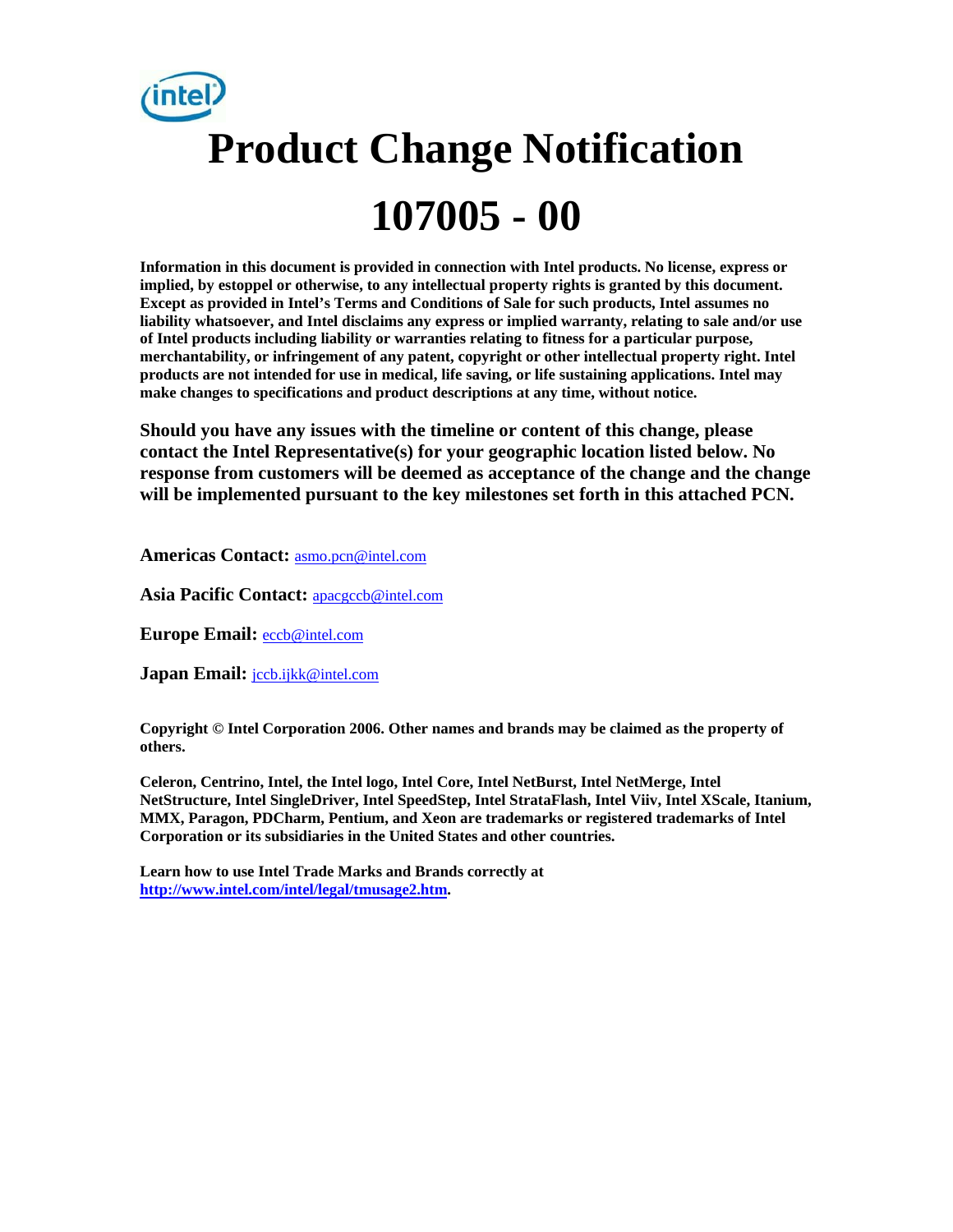## *(intel)* **Product Change Notification**

| <b>Change Notification #:</b> | $107005 - 00$                             |
|-------------------------------|-------------------------------------------|
| <b>Change Title:</b>          | Boxed Intel® Pentium® D 915 and 925       |
|                               | Processor, PCN 107005-00, Product Design, |
|                               | C-1 to D-0 Stepping Conversion            |
| <b>Date of Publication:</b>   | <b>November 21, 2006</b>                  |

### **Key Characteristics of the Change:**

Product Design

#### **Forecasted Key Milestones:**

| Date Customer Must be Ready to Receive Post-Conversion Material: | Dec 22, 2006 |
|------------------------------------------------------------------|--------------|
| Date of First Availability of Post-Conversion Material:          | Dec 22, 2006 |

*The date of "First Availability of Post-Conversion Material" is the projected date that a customer may expect to receive the Post-Conversion Materials. This date is determined by the projected depletion of inventory at the time of the PCN publication. The depletion of inventory may be impacted by fluctuating supply and demand, therefore, although customers should be prepared to receive the Post-Converted Materials on this date, Intel will continue to ship and customers may continue to receive the pre-converted materials until the inventory has been depleted.*

#### **Description of Change to the Customer:**

Intel® Pentium® D Processors 915 and 925 will undergo the following changes for the C-1 to D-0 processor stepping conversion:

- CPUID will change from F64 to F65
- New S-specs for converting products
- Converting products will cross-ship in the Original and the Alternate Equivalent package. While the packages are visually different, Intel anticipates no changes to customer platforms designed to Intel guidelines (Please see below)



#### **Original Package Alternate Equivalent Package**